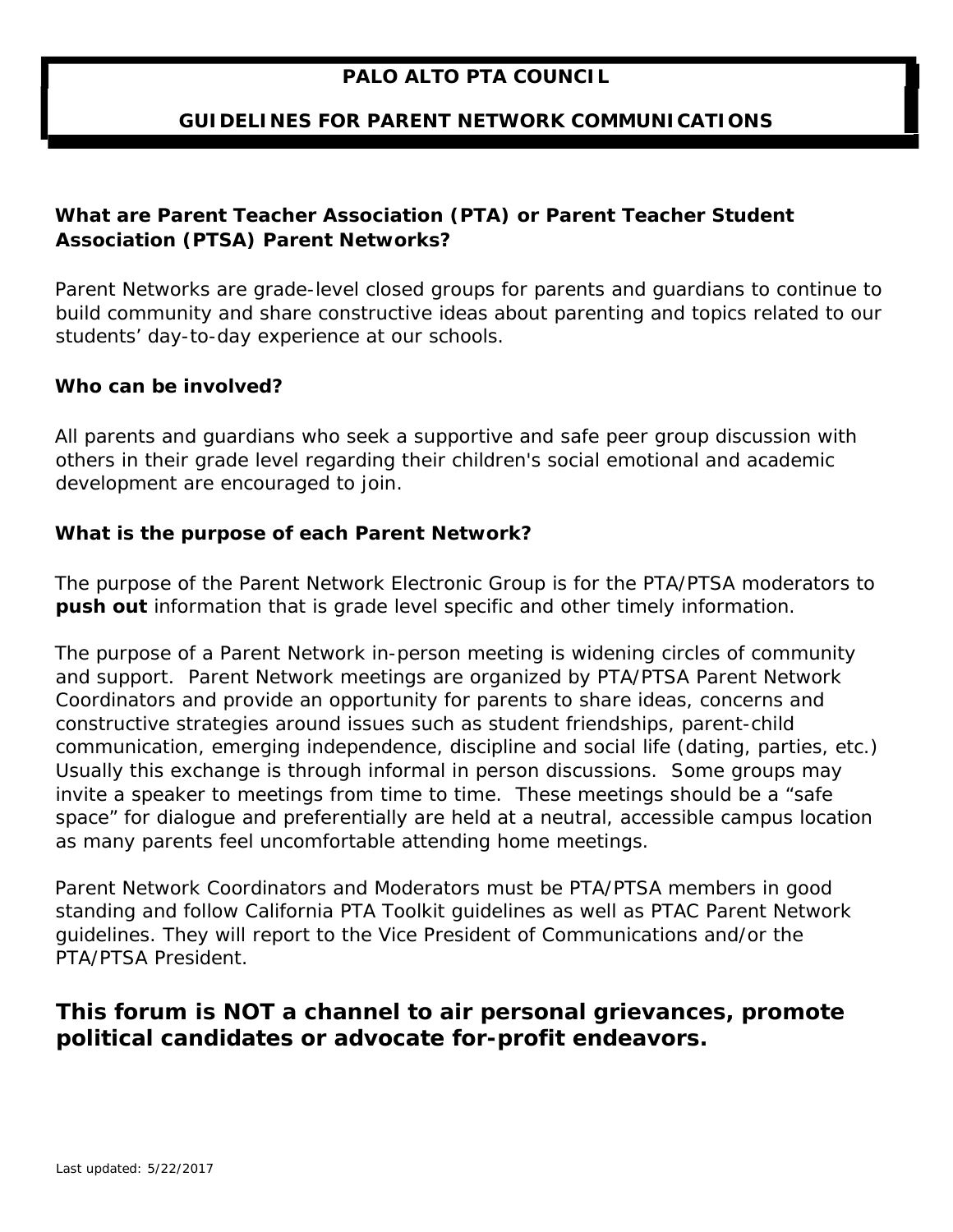## **PUSH Electronic Communication Groups**

These groups operate on a moderated one-way or PUSH basis. The grade level PTA/PTSA Parent Network moderators can subscribe parent email addresses given by the school district to PTAs under a process defined by the PTA Council. Parents can always opt-out if they desire after receiving a group email. Each group is typically staffed with 2 or more moderators, who:

- Establish and moderate an online group (usually either Google Groups, UpToUs or Yahoo Groups). Only moderators distribute communications.
- Send pertinent information to members through the online group. This can be in the form of reminders for school or PTA/PTSA information, events, notes from meetings, et al. Best efforts are to be made to send comprehensive messaging rather than multiple, small messages on a given topic.

A best practice is to make available an electronic feedback form (like a google form) to allow members to privately (with the option of anonymity) voice issues and/or concerns to the PTA/PTSA moderator who can then direct these to the appropriate PTA or school administrator(s) to address. This gives parents a way to voice concerns and be heard, in a safe, positive and constructive way.

A best practice is for PTA/PTSA Presidents and Communications VPs to join all Parent Network grade level groups with moderator privileges. This helps PTA/PTSA Presidents and Communications VPs know what is being communicated. Postings may be made by PTA Presidents and/or Communications VPs as needed.

#### **Rules**

The rule for online submissions and in person discussion group content is that it be school-related, appropriate, fact based, constructive and as comprehensive as possible; and that discussions are respectful, feel "safe" and are productive.

Refrain from discussing:

- Individuals district/school staff, teachers, parents, students
- For-profit endeavors
- Political issues or candidates (unless approved by the Palo Alto PTA Council)
- Intense personal situations or proprietary information
- Want-ads (housing, items, etc.)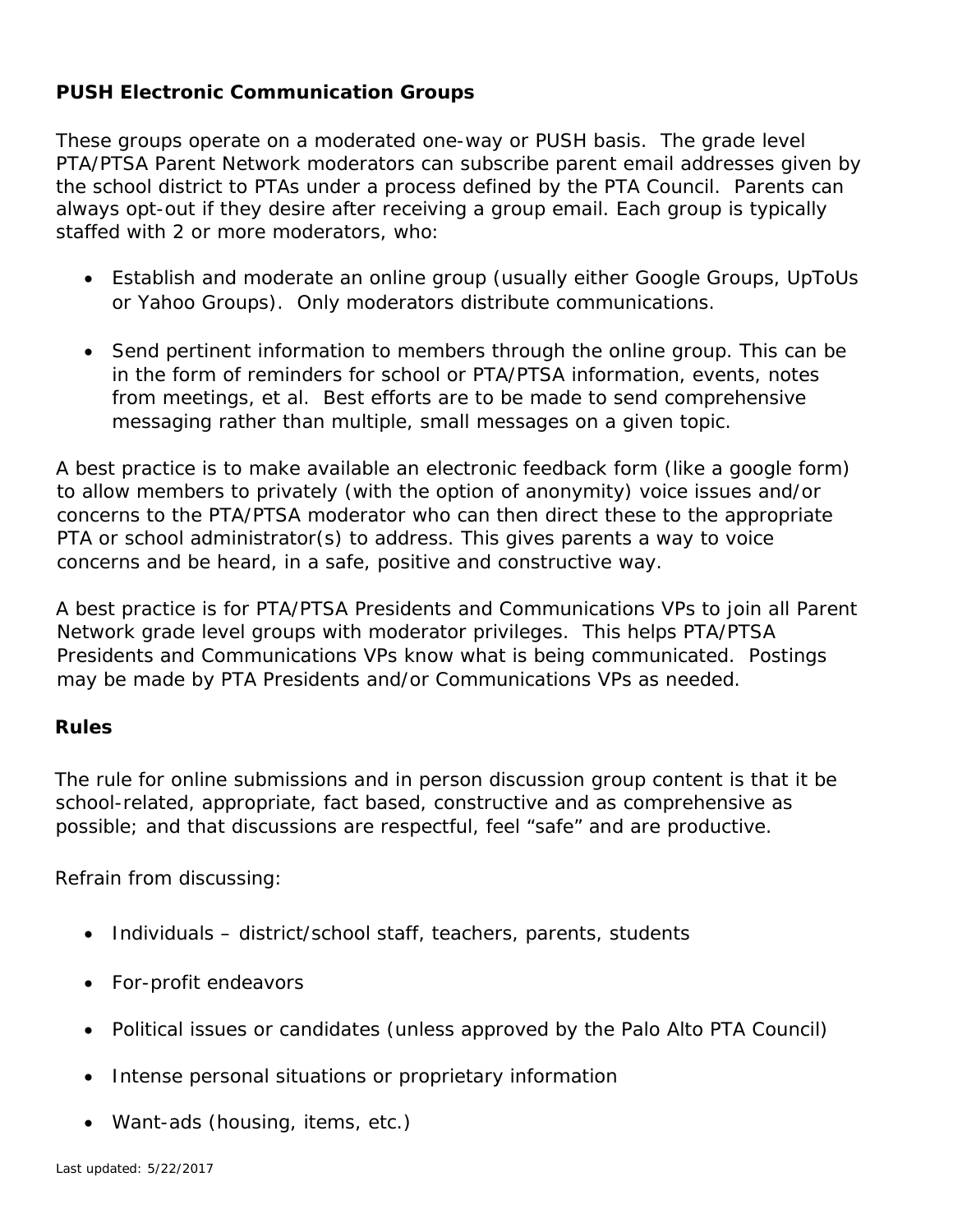# *Contact the PTA/PTSA VP of Communications and/or the PTA/PTSA President before sending out messages that address an intense or significant topic to the school community.*

## **Why contact the PTA/PTSA VP of Communications or President?**

- The PTA/PTSA VP of Communications is a central point of contact and coordinates messaging across grade lists and will likely have significant updates from the PTA/PTSA President, the school, the district and/or students; they may already have valuable experience and expertise in the matter.
- The PTA/PTSA President is the PTA/PTSA point of contact for school and district staff as well as parents and students and may have facts that need to be added or updated in any messaging as well as including input on the most effective message timing.
- The PTA/PTSA is a team that works together. Sharing messaging solutions on an intense or significant topic to the school community means there are no mixed messages. By working together, we can have healthy and helpful messaging going out.

## **I want to A-D-V-O-C-A-T-E!**

- PTA/PTSAs are child advocacy organizations. However, PTA/PTSAs bylaws require that advocacy positions must be voted on before a person can proceed to advocate as a PTA/PTSA member and representative. Advocacy positions must not countermand  $6<sup>th</sup>$  district or state positions.
- PTA/PTSAs can educate membership on how to effectively advocate for children including, but not limited to, understanding Education Code and working with schools, districts, Boards of Education and state legislatures to effect change.
- The PTA/PTSA does not support hate groups and their behaviors.

Moderators approve posts to ensure compliance with above rules.

## **Peer-to-Peer Electronic Communication Groups OPT-IN ONLY**

- PTA/PTSA email lists CANNOT be used to directly populate/invite membership to an OPT-IN peer-to-peer communication group.
- These groups will not be moderated/supported with volunteer resources of the PTA/PTSA.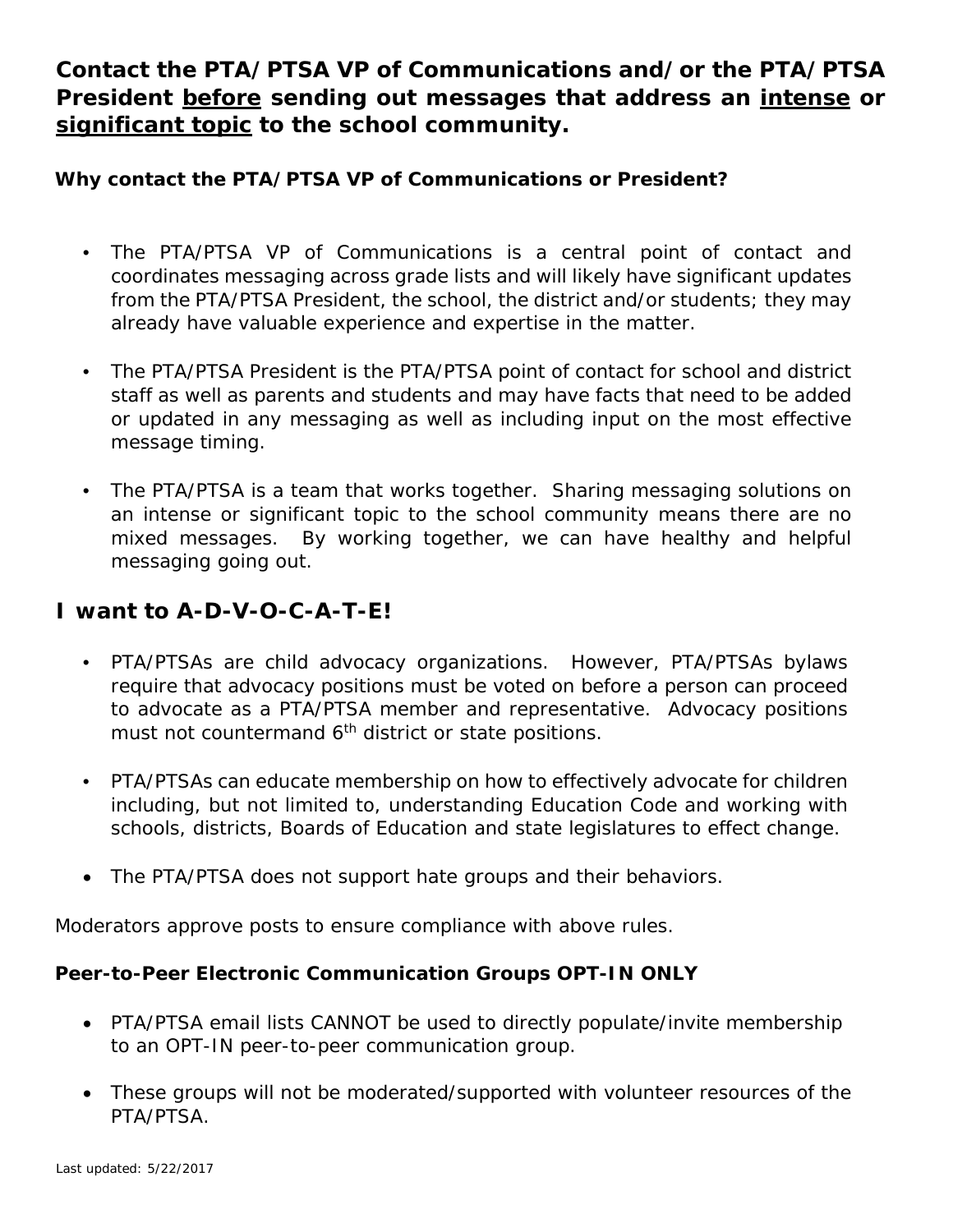- Advertising a peer-to-peer OPT-IN group must be approved by the PTA/PTSA president.
- The announcement message to be sent out must be approved by the PTA/PTSA president.
- The message must be neutrally advertised in the grade level PUSH communications group.
- The message will not be a redirection to any moderators' own personal e-mail(s) or group(s).
- These groups should be transparent and accessible to grade level parents and guardians so as not to exclude community members.
- Advertisement should remind parents of rules of behavior including respect for parents, students and staff.

## **Meetings**

Coordinate in person meetings to discuss relevant topics and/or socialize. Meetings are usually held every 4-6 weeks at the school or an accessible locale and can be informal discussion among parents, or more formal with guest speakers such as school staff, professionals with specific topics appropriate to the group, or sometimes joint meetings with the parent network group one grade above for advice at the end of the year. Parent Network meetings are not to be used as means of advertising for speakers/presenters.

Meetings should be "safe spaces" where all feel welcome and feel safe to speak. Many families are uncomfortable in a personal home site. When possible use neutral school spaces for these meetings.

If there is interest in a topic that could benefit the entire school please work with the VP of Parent Education to possibly make it a school wide event or intra-district event.

Recommend Parent Network coordinators and moderators meet with their predecessors before school year end. Meeting before the end of the year passes on valuable institutional knowledge while still fresh in people's memories.

Parent Network Coordinators need to check with PTA treasurer for budget allocated to cover costs of refreshments and speakers' fees and have their expenditures released and approved before they occur.